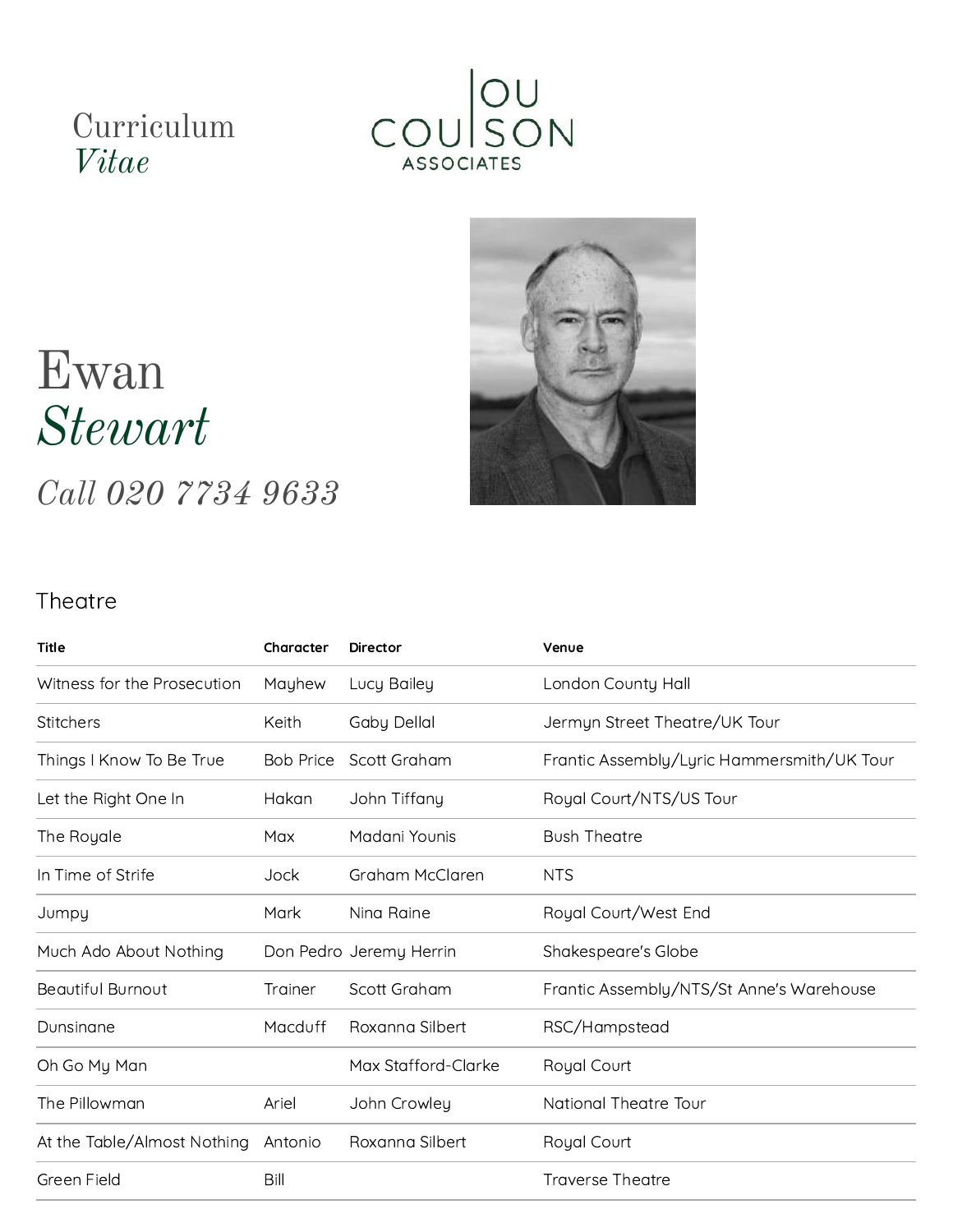| Sacred Heart              |            |                     | Royal Court                                     |  |
|---------------------------|------------|---------------------|-------------------------------------------------|--|
| <b>Trade and Bluebird</b> |            |                     | Royal Court                                     |  |
| Sisters, Brothers<br>Gert |            | David Farr          | The Gate                                        |  |
| Thyestes                  |            | James MacDonald     | <b>Royal Court Upstairs</b>                     |  |
| The Duchess of Malfi      |            | Andy Hay            | <b>Bristol Old Vic</b>                          |  |
| Live Like Pigs            |            | Katie Mitchell      | <b>Royal Court Upstairs</b>                     |  |
| A Working Woman           |            |                     | Jane Gibson/Sue Lefton West Yorkshire Playhouse |  |
| Phoenix                   |            | Dominic Dromgoole   | <b>Bush Theatre</b>                             |  |
| Racing Demon              |            | <b>Richard Eyre</b> | <b>National Theatre</b>                         |  |
| Road                      |            | Simon Curtis        | Royal Court/National Tour                       |  |
| The Orphan's Comedy       |            |                     | <b>Traverse Theatre</b>                         |  |
| Lucy's Play               |            |                     | <b>Traverse Theatre</b>                         |  |
| The Murderer              |            | Peter Gill          | <b>National Theatre</b>                         |  |
| Major Barbara             |            | Peter Gill          | National Theatre                                |  |
| Sergeant Musgrave's Dance |            | John Burgess        | <b>National Theatre</b>                         |  |
| A Month in the Country    |            | Peter Gill          | National Theatre                                |  |
| In The Blue               |            | Peter Gill          | National Theatre                                |  |
| As I Lay Dying            | Peter Gill |                     | National Theatre                                |  |
| Midsummer Night's Dream   |            |                     | Scottish Opera                                  |  |
| Flying Blind              |            |                     | Royal Court                                     |  |

### Film

| Title                    | Role               | <b>Director</b>       | <b>Production Company</b> |
|--------------------------|--------------------|-----------------------|---------------------------|
| Florence Foster Jenkins  | Army Colonel       | <b>Stephen Frears</b> | Qwerty Films              |
| Hector                   | Paul               | Jack Gavin            | Victor Productions        |
| Elminate: Archie Cookson | Sergei             | Rob Holder            | <b>Agent Pictures</b>     |
| Valhalla Rising          | Eirik              | Nicolas Winding Refn  | Vertigo Films             |
| Closure                  |                    | David Reed            | Film 4                    |
| Alpha Male               | <b>Hilary Benz</b> | Dan Wilde             | Xingu Films               |
| One Last Chance          | Fitz's Dad         | Stewart Syaasand      | Scott Three Ltd           |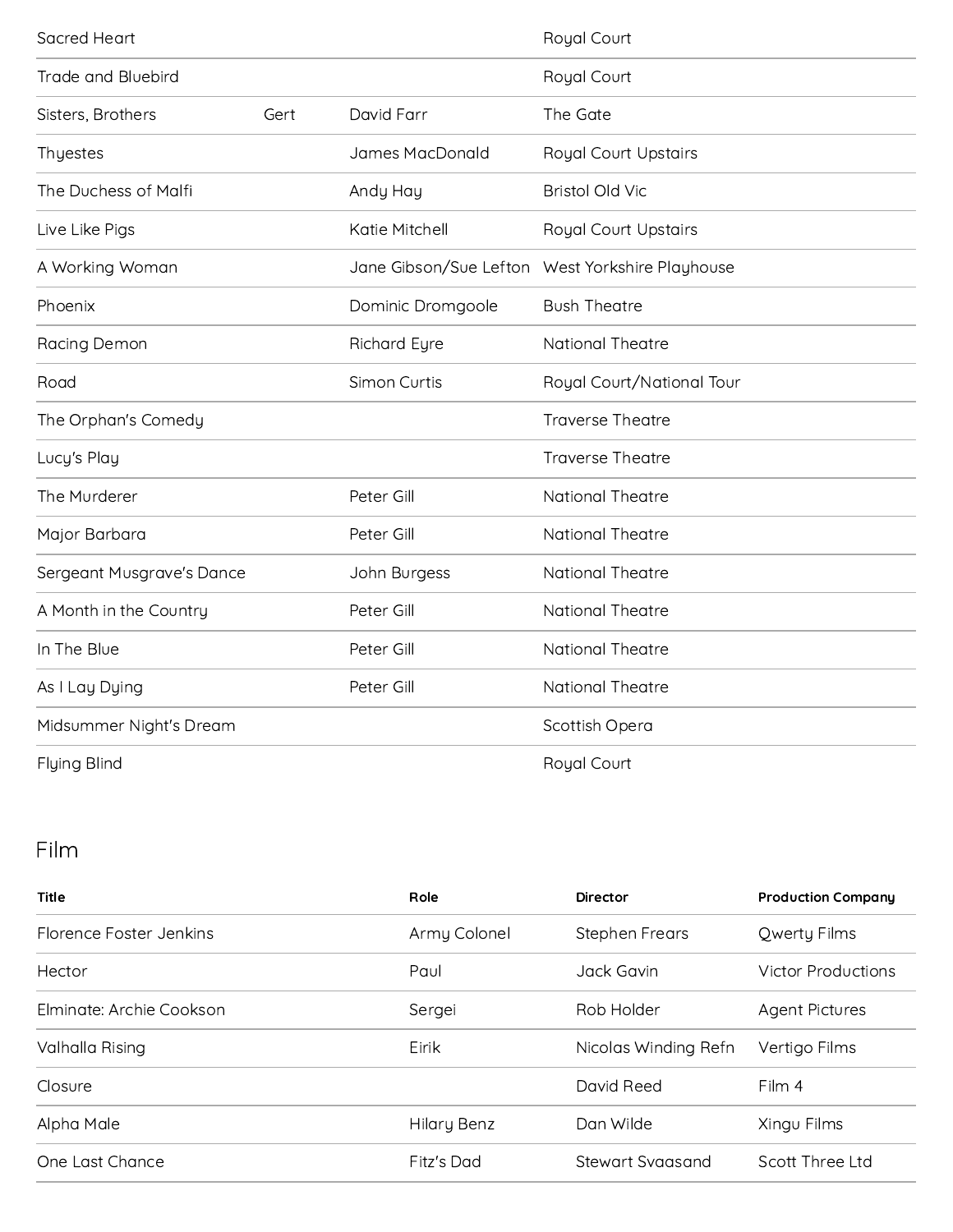| Young Adam                                  | Daniel Gordon       | David MacKenzie     | Studio Canal              |
|---------------------------------------------|---------------------|---------------------|---------------------------|
| Conspiracy                                  | Dr Georg Leibbrant  | Frank Pierson       | <b>BBC</b>                |
| The Last Great Wilderness                   | Magnus              | David MacKenzie     | Serious Screen            |
| Nervous Energy                              | Peter Reid          | Jean Stewart        | <b>BBC</b>                |
| <b>Big Brass Ring</b>                       | Kinzel              | George Hickenlooper | Milennium Films           |
| Titanic                                     | 1st Officer Murdoch | James Cameron       | 20th Century Fox          |
| <b>Stella Does Tricks</b>                   | McGuire             | Coky Giedroyc       | <b>Compulsive Films</b>   |
| Rob Roy                                     | Coll                | Michael Caton-Jones | <b>United Artists</b>     |
| Kafka                                       | Castle Attendent    | Stephen Soderbergh  | <b>Baltimore Pictures</b> |
| The Cook, The Thief, His Wife and Her Lover | Harris              | Paul Greenaway      | Miramax                   |
| Resurrected                                 | Corporal Byker      | Paul Greengrass     | St. Pancras Films         |
| Not Quite Paradise                          | Angus               | Lewis Gilbert       | <b>Acorn Pictures</b>     |
| Remembrance                                 | Sean                | Colin Gregg         | Channel 4 Films           |
| All Quiet on the Western Front              | Detering            | Delbert Mann        | <b>ITC Films</b>          |

#### Television

| <b>Title</b>        | Role            | <b>Director</b>        | <b>Production Company</b>          |
|---------------------|-----------------|------------------------|------------------------------------|
| Crime               | John Lennox     | James Strong           | Flaming Pigeon Productions Limited |
| Pure                | Mal             | Aneil Karia            | Drama Republic                     |
| Vera                | Michae Hogarth  | Marek Losey            | <b>ITV</b>                         |
| The Interceptor     | Cartwright      | <b>Richard Senior</b>  | <b>BBC</b>                         |
| The Escape Artist   | Advocate Deputy | <b>Brian Welsh</b>     | Endor/BBC                          |
| <b>River City</b>   | Daniel McKee    | Various                | <b>BBC</b> Scotland                |
| Walter's War        | Sergeant Fuller | <b>Alrick Riley</b>    | <b>BBC</b>                         |
| Taggart             | John Burke      | <b>Patrick Harkins</b> | <b>STV Productions</b>             |
| Rebus               | Michael Walker  | Morag Fullarton        | <b>SMG</b>                         |
| Time of Your Life   | Chris           | David Blair            | Granada Television                 |
| The Somme           | Rawlinson       | Carl Hindmarch         | Channel 4                          |
| Malice Aforethought | Inspector       | David Blair            | Granada Television                 |
| Dirty War           | John Ivers      | Dan Percival           | <b>BBC</b>                         |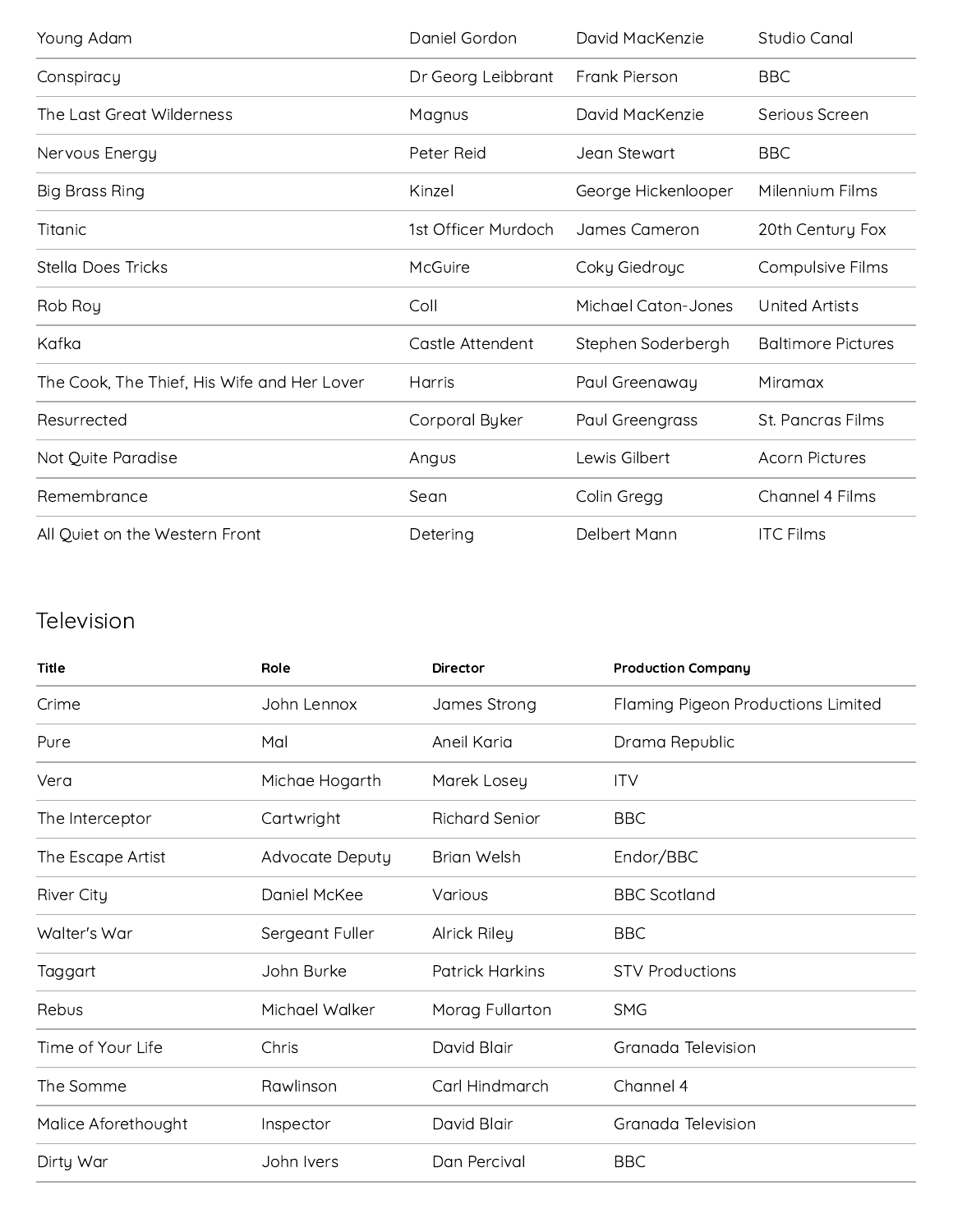| POW                           | John Stecens         | John Strickland        | <b>Company Pictures</b>     |
|-------------------------------|----------------------|------------------------|-----------------------------|
| <b>Real Men</b>               | Alistair Jackson     | Sallie Aprahamian      | <b>BBC</b>                  |
| Silent Witness                | DS Chris Moorhouse   | Coky Giedroyc          | <b>BBC</b>                  |
| Nature Boy                    | Len                  | Joe Wright             | <b>BBC</b>                  |
| The Bill                      | <b>Steve Ranies</b>  | Susan Tully            | <b>Talkback Thames</b>      |
| Looking After JoJo            | Charlie McCann       | John McKenzie          | <b>BBC</b> Scotland         |
| A Mug's Game                  | Kenny Cowan          | David Blair            | <b>BBC</b>                  |
| Down Among the Big Boys       | Mick                 | <b>Charles Gormley</b> | <b>BBC</b>                  |
| Spender                       | Man From the Dene    | lan Knox               | <b>BBC</b>                  |
| The Bill                      | Andrew Butler        | Colm Villa             | <b>Talkback Thames</b>      |
| The Advocates                 | Greg McDowell        | Peter Barber-Fleming   | Scottish Televison          |
| Eurocops III                  | Calder               | Various                | Channel 4                   |
| Boon                          | <b>Vincent Brack</b> | John Woods             | Central Independent TV      |
| Dream Baby                    | <b>DHSS Man</b>      | David Thompson         | <b>BBC</b>                  |
| Only Fools and Horses         | Dr Robbie Meadows    | Gareth Gwenlan         | <b>BBC</b>                  |
|                               |                      |                        |                             |
| <b>Biting the Hands</b>       | Phil                 | Carol Wilks            | <b>BBC</b>                  |
| Flight to Berlin              | Jack                 | Chris Petit            | Channel 4                   |
| Paradise Postponed            | Gary Kitson          | Alvin Rakoff           | <b>Euston Films</b>         |
| Good and Bad at Games         | Colenso              | Jack Gold              | Channel 4                   |
| A Woman Calling               | John Mulherne        | Alvin Rakoff           | <b>BBC Northern Ireland</b> |
| Anthony and Cleopatra         |                      |                        | <b>BBC</b>                  |
| Ill Fares the Land            |                      | <b>Bill Bryden</b>     | <b>Portman Productions</b>  |
| <b>Green Street Revisited</b> |                      |                        | Scottish Televison          |
| Quiet Days of Mrs Stafford    | Paul Dalby           | Alvin Rakoff           | <b>ATV</b>                  |
| The Professionals             | Rudiger Molner       | lan Sharp              | Mark One Productions        |
| Mackenzie                     | Jamie MacKenzie      | Roger Chevely          | <b>BBC</b>                  |
| <b>Barriers</b>               | Rob                  | <b>Bob Hird</b>        | <b>ITV</b>                  |
| Rain on the Roof              | <b>Billy</b>         | Alan Bridges           | LWT                         |
| Shadows On Our Skin           | Brendan              | Jim O'Brien            | <b>BBC</b>                  |